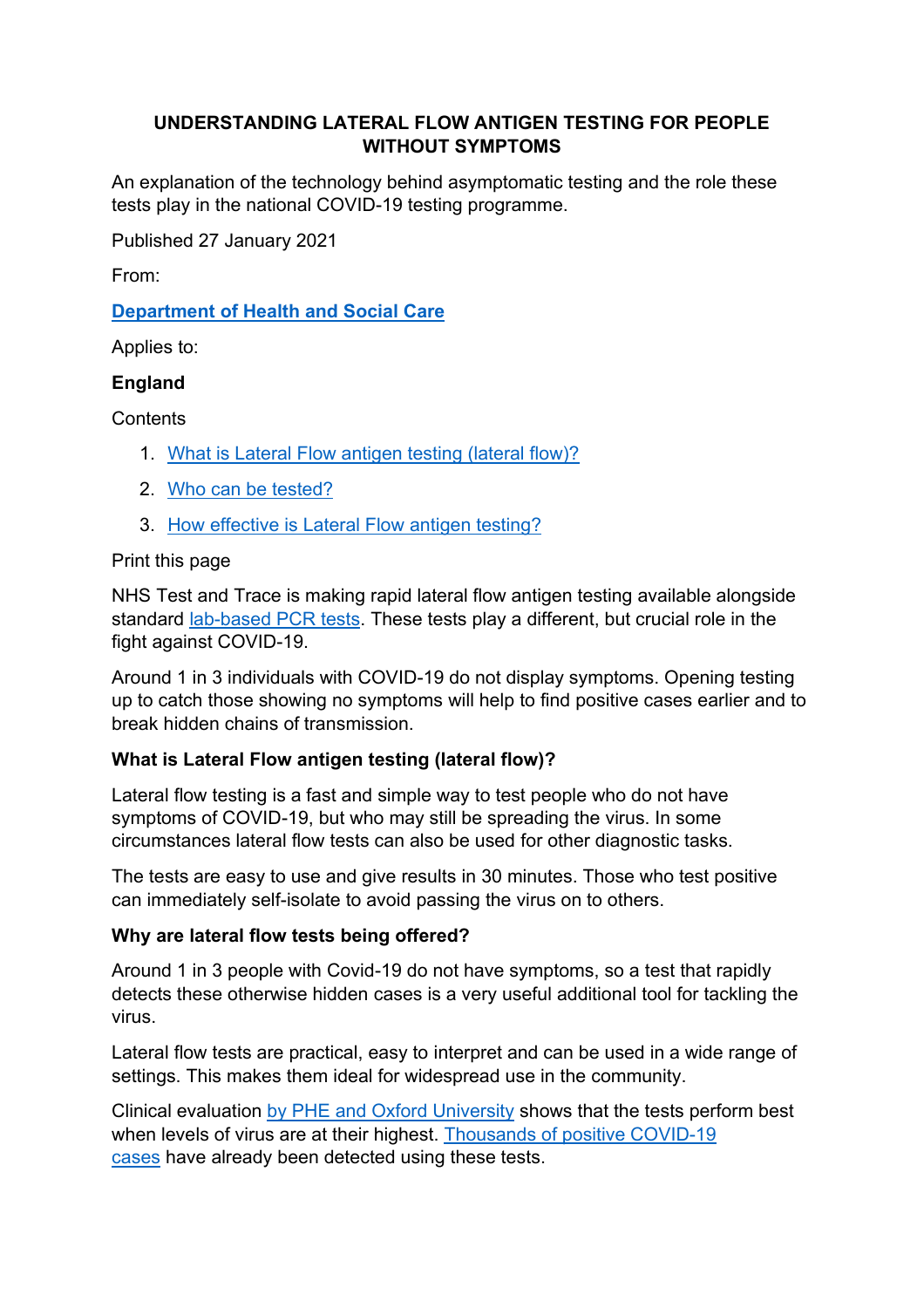Each positive case identified can help prevent many additional people becoming infected over time.

# **How lateral flow testing works**

Lateral flow is an established technology, adapted to detect proteins (antigens) that are present when a person has COVID-19. The best-known example of a lateral flow test is the home pregnancy test kit.

The test kit is a hand-held device with an absorbent pad at one end and a reading window at the other. Inside the device is a strip of test paper that changes colour in the presence of COVID-19 proteins (antigens).

# **Test results**



Negative result: one line next to 'C' shows the test is negative.

Positive result: two lines, one next to C and one next to T, even faint lines, shows the test is positive. You or your test provider must report this test result to the NHS.

Void: no lines, or one line next to T, means the test is void. You will need to re-take with a fresh test kit.

If you get a positive result you must self-isolate immediately, preventing further transmission of the virus.

A negative result means that active coronavirus infection was not detected, at the time of the test. However, this does not guarantee that you do not have coronavirus. You should continue to follow coronavirus rules, including regular hand washing, social distancing and face coverings where required.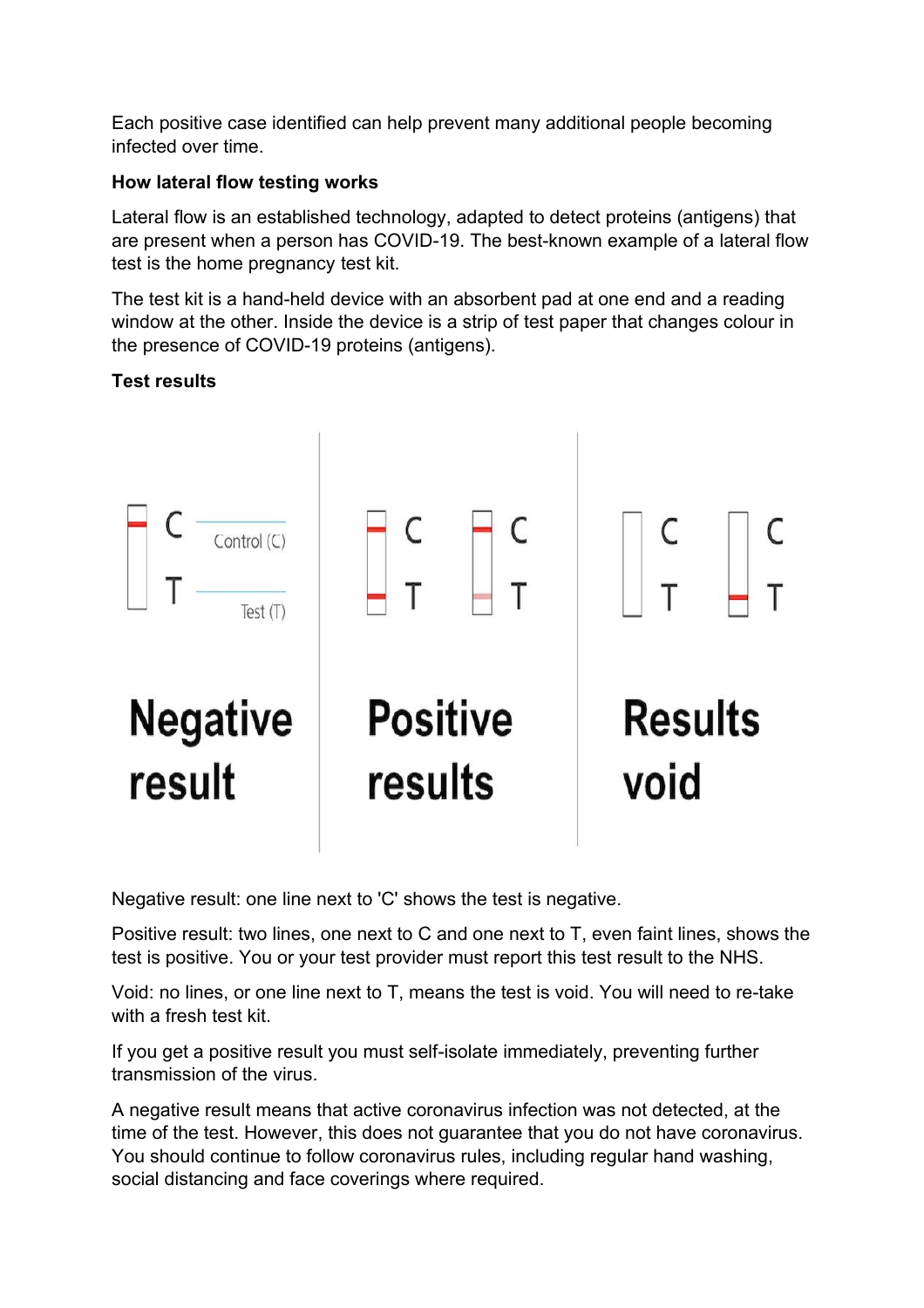#### **How to take the test**

Taking a lateral flow test usually involves taking a sample from the back of the throat near the tonsils and from the nose, using a swab.

The swab is dipped into an extraction solution. This is then dripped on to the device's paper pad, producing the reaction that gives the result.

The result will be visible on the device precisely 30 minutes after the sample is applied. Unlike a PCR test, there is no need to send the sample to a lab.

## **Who can be tested?**

Lateral flow testing is currently being offered to people who do not have symptoms, in a range of different settings.

We conduct the majority of lateral flow testing at asymptomatic test sites, which are deployed in a range of community settings such as universities, schools, care homes and workplaces. Testing at these sites is assisted: you will swab yourself under the supervision of a trained operator who then processes the test and reads the result.

## **If you do have symptoms of Covid-19 you should not visit an asymptomatic test site. You should self-isolate immediately and follow the guidelines:**

**Get a PCR test here to confirm if you have coronavirus** when the following apply:

- you have a high temperature
- you have a new, continuous cough
- you've lost your sense of smell or taste or it has changed

# **How effective is Lateral Flow antigen testing?**

Lateral flow tests can help to drive down the spread of COVID-19.

Lateral flow tests deliver a rapid result, in 30 minutes. They can find positive cases with high levels of virus that are easy to transmit to others, helping to intercept and reduce further infections.

Lateral flow tests used by the UK government go through a rigorous evaluation by the country's leading scientists. This means they are accurate, reliable and successfully identify those with COVID-19 who don't show symptoms and could spread the virus without realising.

Lateral flow tests are not being offered in isolation, but alongside a range of other measures to drive down cases and break chains of transmission. See more on this topic on the Public Health England blog.

# **How sensitive are the tests?**

'Sensitivity' refers to the proportion of people with COVID-19 that have a positive test.